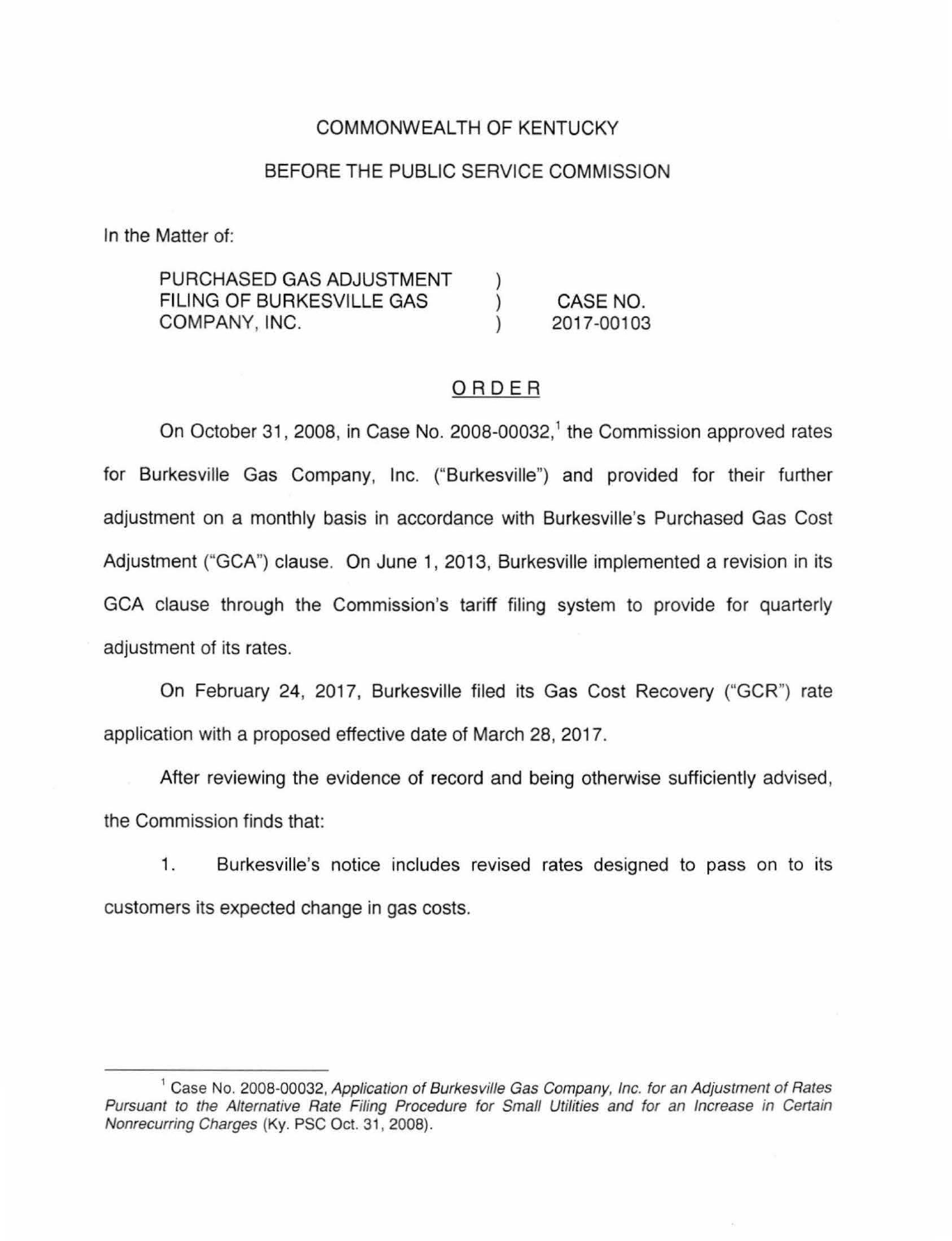2. Burkesville's proposed Expected Gas Cost ("EGC") is \$8.2483 per Mcf, which is an increase of \$.1830 per Mcf from the prior EGC of \$8.0653 per Mcf.

3. Burkesville's notice sets out no Refund Adjustment.

4. Burkesville's notice sets out a current Actual Cost Adjustment ("ACA") of \$.0202 per Mcf. Burkesville's total ACA is (\$.3837) per Mcf, which is an increase of \$.0780 per Mcf from its previous total ACA of (\$.4617) per Mcf.

5. Burkesville's GCR rate is \$7.8646 per Mcf, which is an increase of \$.2610 per Mcf from the previous GCR rate of \$7.6036 per Mcf.

6. The rates proposed by Burkesville and set forth in the Appendix to this Order are fair, just, and reasonable and should be approved for service rendered by Burkesville on and after March 28, 2017.

IT IS THEREFORE ORDERED that:

1. The rates proposed by Burkesville and set forth in the Appendix to this Order are approved for service rendered by Burkesville on and after March 28, 2017.

2. Within 20 days of the date of this Order, Burkesville shall file with this Commission, using the Commission's electronic Tariff Filing System, revised tariff sheets setting out the rates approved herein and reflecting that they were approved pursuant to this Order.

-2- Case No. 2017-00103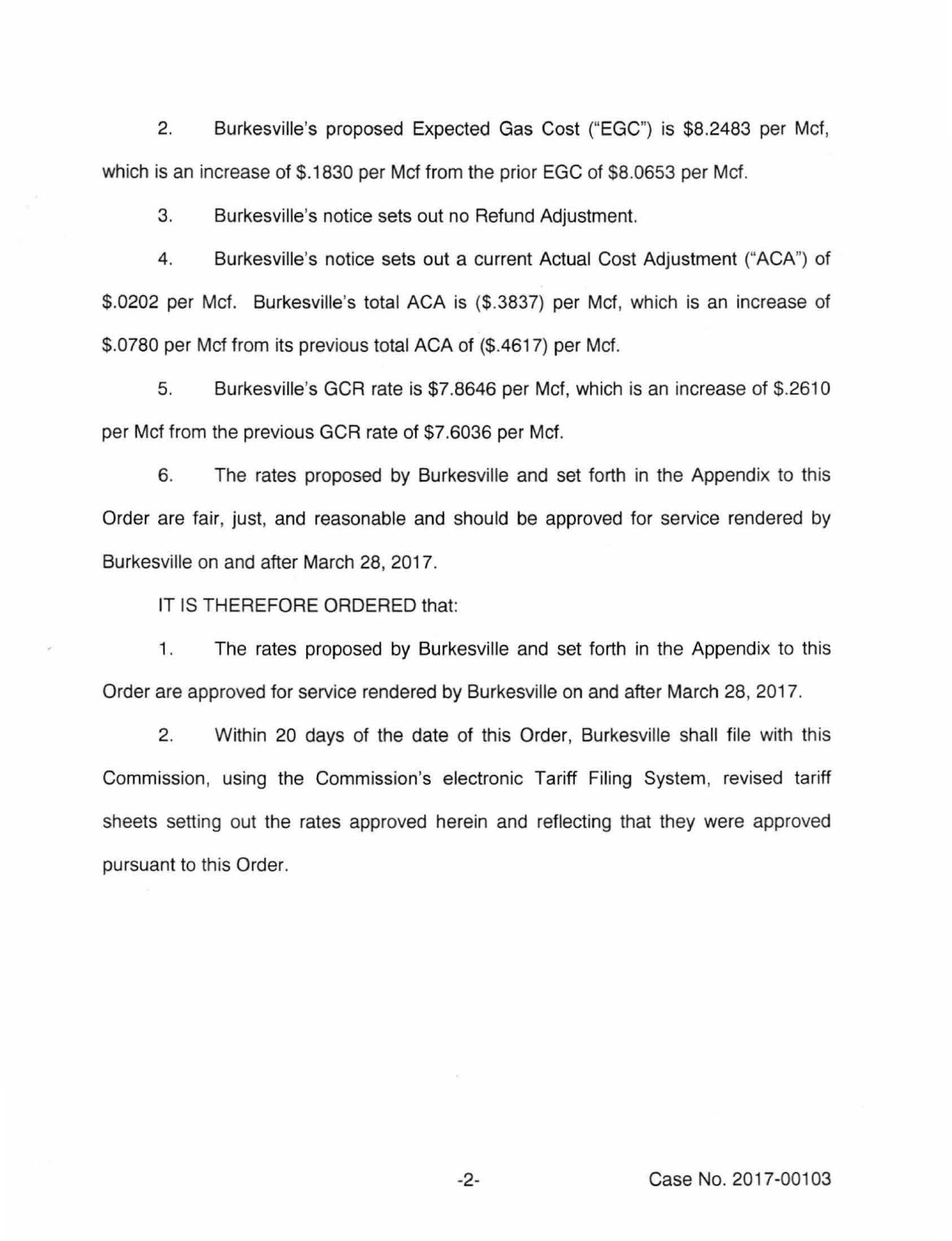By the Commission



ATTEST: atheus Executive Director

Case No. 2017-00103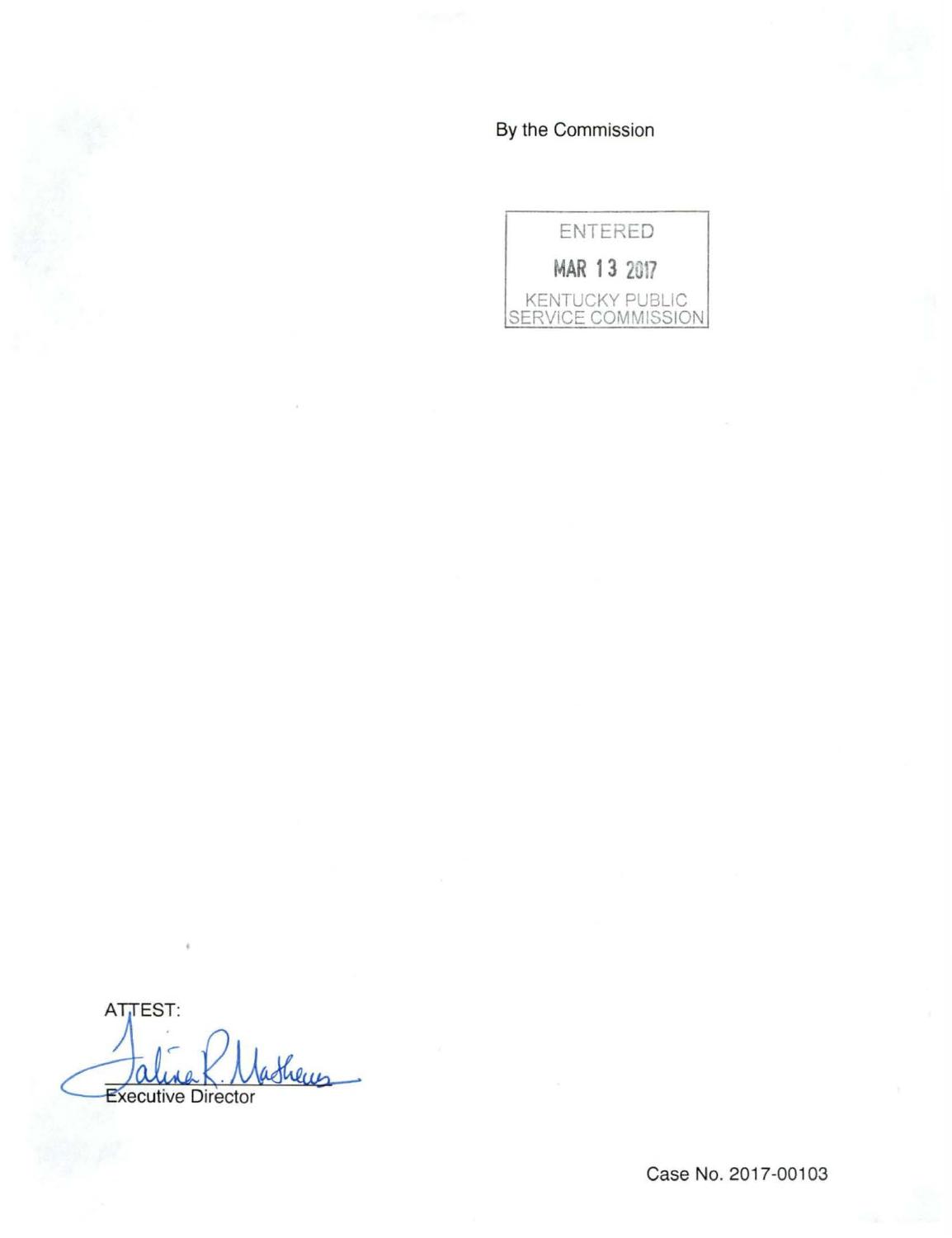#### APPENDIX

# APPENDIX TO AN ORDER OF THE KENTUCKY PUBLIC SERVICE COMMISSION IN CASE NO. 2017-00103 DATED **MAR 1 3 2017**

The following rates and charges are prescribed for the customers in the area served by Burkesville Gas Company, Inc. All other rates and charges not specifically mentioned herein shall remain the same as those in effect under authority of the Commission prior to the effective date of this Order.

RATES:

Customer Charge \$7.50

|             | <b>Base Rate</b> | Gas Cost<br>Recovery<br>Rate | Total     |
|-------------|------------------|------------------------------|-----------|
| Residential | \$7.54           | \$7.8646                     | \$15.4046 |
| Industrial  | \$7.19           | \$7.8646                     | \$15.0546 |